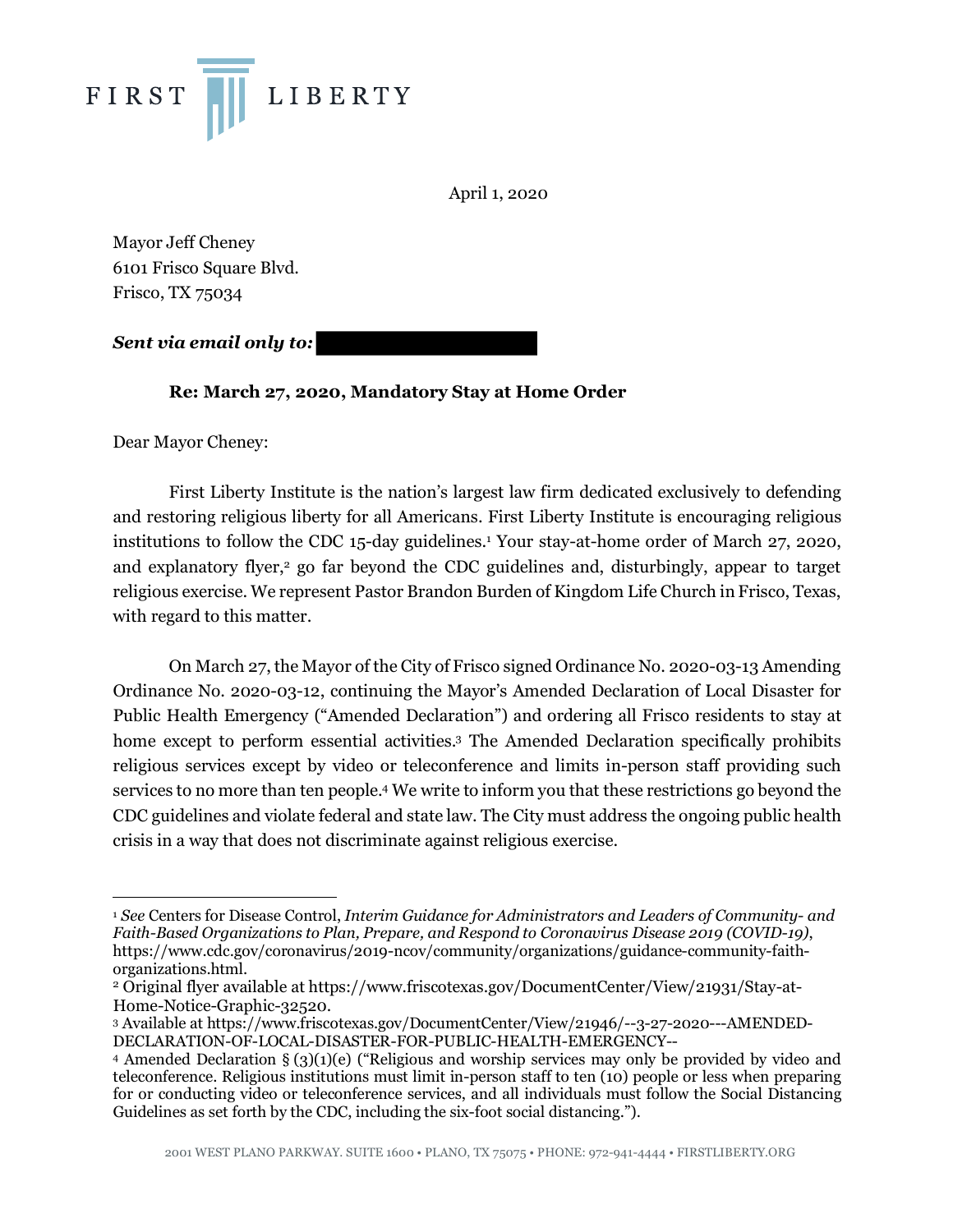By singling out religious services for special restrictions, this Amended Declaration violates both the First Amendment's Free Exercise Clause and Texas's Religious Freedom Restoration Act ("TRFRA"). TRFRA prohibits governments from substantially burdening religious exercise without demonstrating that the restriction advances a compelling interest by the least restrictive means. Tex. Civ. Prac. & Rem. Code § 110.003. The Free Exercise Clause imposes a similar standard when a law targets religious exercise. *See Church of Lukumi Babalu Aye v. City of Hialeah*, 508 U.S. 520, 531–32 (1993). The government bears the burden of meeting this high standard. *See id.* at 546; *Burwell v. Hobby Lobby Stores, Inc.*, 573 U.S. 682, 726 (2014)5; Tex. Civ. Prac. & Rem. Code § 110.003(b).

Prohibiting in-person church services and enforcing the limitations as a misdemeanor offense, *see* Amended Declaration § 11, indisputably imposes a substantial burden on religious exercise. *Cf. Hobby Lobby*, 573 U.S. at 726. Indeed, the flyer you put out summarizing your restrictions indicates that even if two people gather for religious worship they are in violation.<sup>6</sup> Frisco cannot meet its burden to demonstrate that it imposes this burden to advance a compelling interest by the least restrictive means.

Frisco's Amended Declaration specifically targets religious services for special restrictions. First, it limits religious services to video or teleconferencing only but does not enforce such a restriction against any other entity. *See generally* Amended Declaration § 3; *see, e.g.*, *id.* § 3(1)(g)(2)(B) (requiring Essential Government Functions to comply with the social distancing and other guidelines only to the "extent possible"); *see also*, *id.* § 3(1)(g)(2)(G)(Professional services and pet grooming services are also exempt without reference to compliance with guidance). As a result, the Amended Declaration uniquely handicaps churches from developing innovative ways to provide religious services consistent with social distancing guidelines. For example, some churches across the country organized drive-in services that comply with all applicable social distancing guidelines.7

Our client, Pastor Brandon, and his church community are one group that is disparately impacted by these constraints. Pastor Brandon plans to have a drive-in religious service with sound reaching the cars through FM radio, in compliance with the CDC guidelines. This will provide strong protection for the health of the church community and others, erring on the side of caution in preventing harmful contact. It will also allow members of the church to worship

 <sup>5</sup> TRFRA is substantially similar to the federal Religious Freedom Restoration Act ("RFRA"), 42 U.S.C. § 2000bb-1. Thus, cases interpreting RFRA are instructive in interpreting TRFRA. *Barr v. City of Sinton*,

<sup>295</sup> S.W.3d 287, 296 (Tex. 2009).

<sup>6</sup> *See supra* note 4.

<sup>7</sup> *See, e.g.*, Salena Zito, "While some churches go virtual, others go old school: Drive-ins," Washington Examiner (March 23, 2020), https://www.washingtonexaminer.com/opinion/while-some-churches-govirtual-others-go-old-school-drive-ins.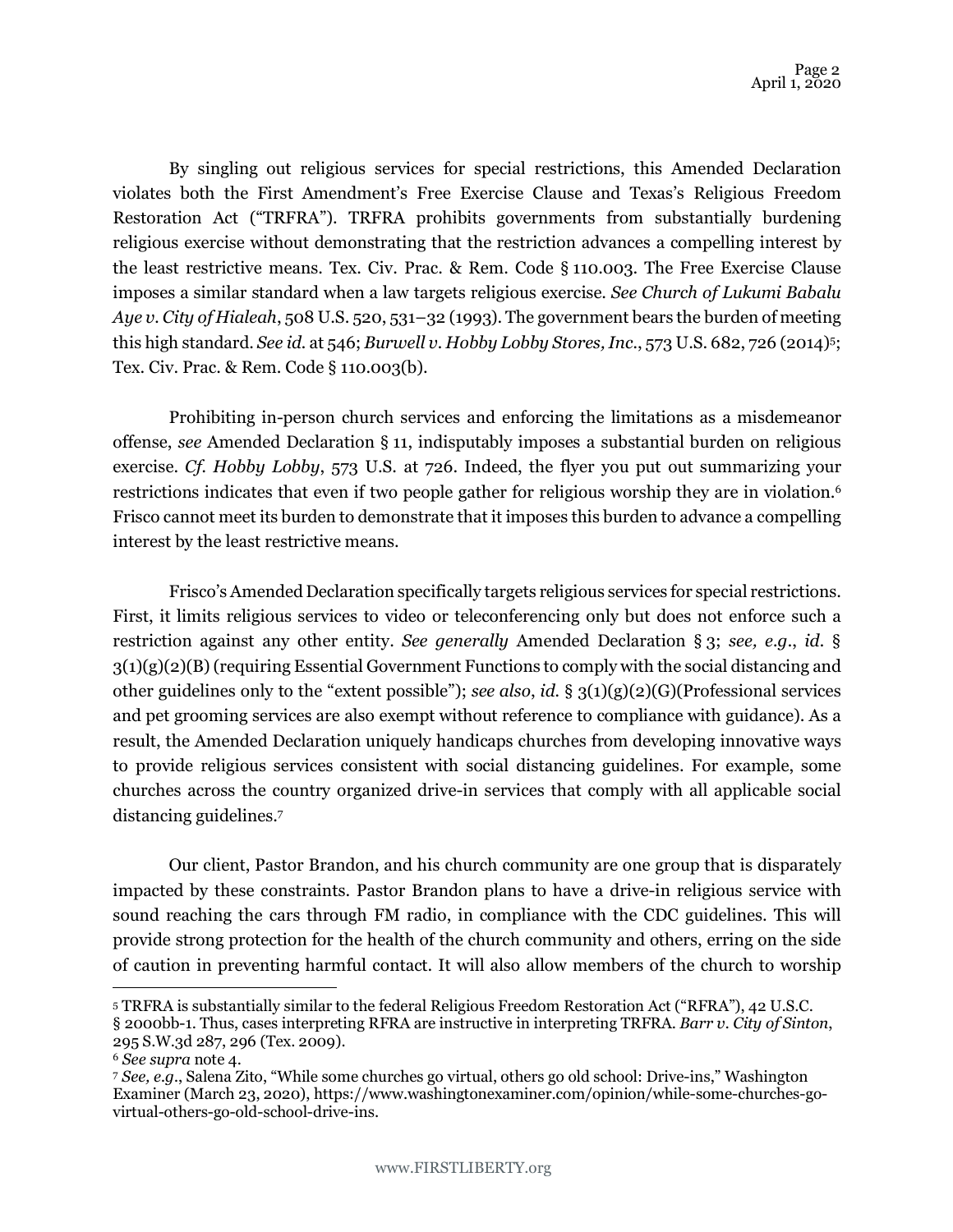together in a manner that is consistent with current federal<sup>8</sup>, state<sup>9</sup>, and county<sup>10</sup> orders. Church members will be in their cars and listening over the radio, ensuring that the transmission of illness is not facilitated by the service.

Restricting services only to video and teleconferencing precludes such innovative solutions and weighs most heavily on places of worship lacking the expertise or technological infrastructure necessary to provide religious services by video or teleconference. Frisco could accomplish its interest in reducing the spread of COVID-19 by requiring religious services to comply (like other activities are required to comply) with applicable social distancing guidelines but without dictating the method churches must use to comply. As a result, the Amended Declaration's special restriction to video and teleconferencing is not the least restrictive means to accomplish Frisco's interest. *See* Tex. Civ. Prac. & Rem. Code § 110.003(b); *Lukumi*, 508 U.S. at 538–39, 546. To the extent that the Amended Declaration restricts services such as that planned by Pastor Brandon, it is in violation of state and federal law.

Likewise, the Amended Declaration's specific limitation of in-person church personnel to ten does not advance a compelling interest by the least restrictive means, because it treats similarly situated entities more leniently. A government cannot meet its burden to demonstrate that it advances a compelling interest in restricting religious exercise if it creates exemptions. *Church of Lukumi Babalu Aye v. City of Hialeah*, 508 U.S. 520, 547 (1993).

Although it subjects churches to a strict ten-person staff limit, the Amended Declaration notably does not impose such a limit on other entities engaging in similar activity. Restaurants providing drive through or take out service, for example, are not limited to ten in-person staff. Amended Declaration § 3(1)(g)(2)(E). Childcare services and news media are exempt entirely and suffer no staff limitations. *Id.* §  $3(1)(g)(2)(I)$  & (J). To illustrate, for the purposes of preventing the spread of COVID-19, a church staff broadcasting a church service is no different than a news station's staff broadcasting a news program. By failing to restrict the number of news station staff (or, for that matter, restaurant staff or childcare staff), Frisco demonstrates that it does not have a compelling interest in restricting churches' staff. "[A] law cannot be regarded as protecting an interest of the highest order when it leaves appreciable damage to that supposedly vital interest unprohibited." *Lukumi*, 508 U.S. at 547.

 <sup>8</sup> *See supra* note 1.

<sup>9</sup> Available at https://lrl.texas.gov/scanned/govdocs/Greg%20Abbott/2020/GA-08.pdf <sup>10</sup> Available at

https://www.collincountytx.gov/public\_information/news/Documents/20200324%20Chris%20Hill%20 Executive%20Order%20FINAL.pdf.